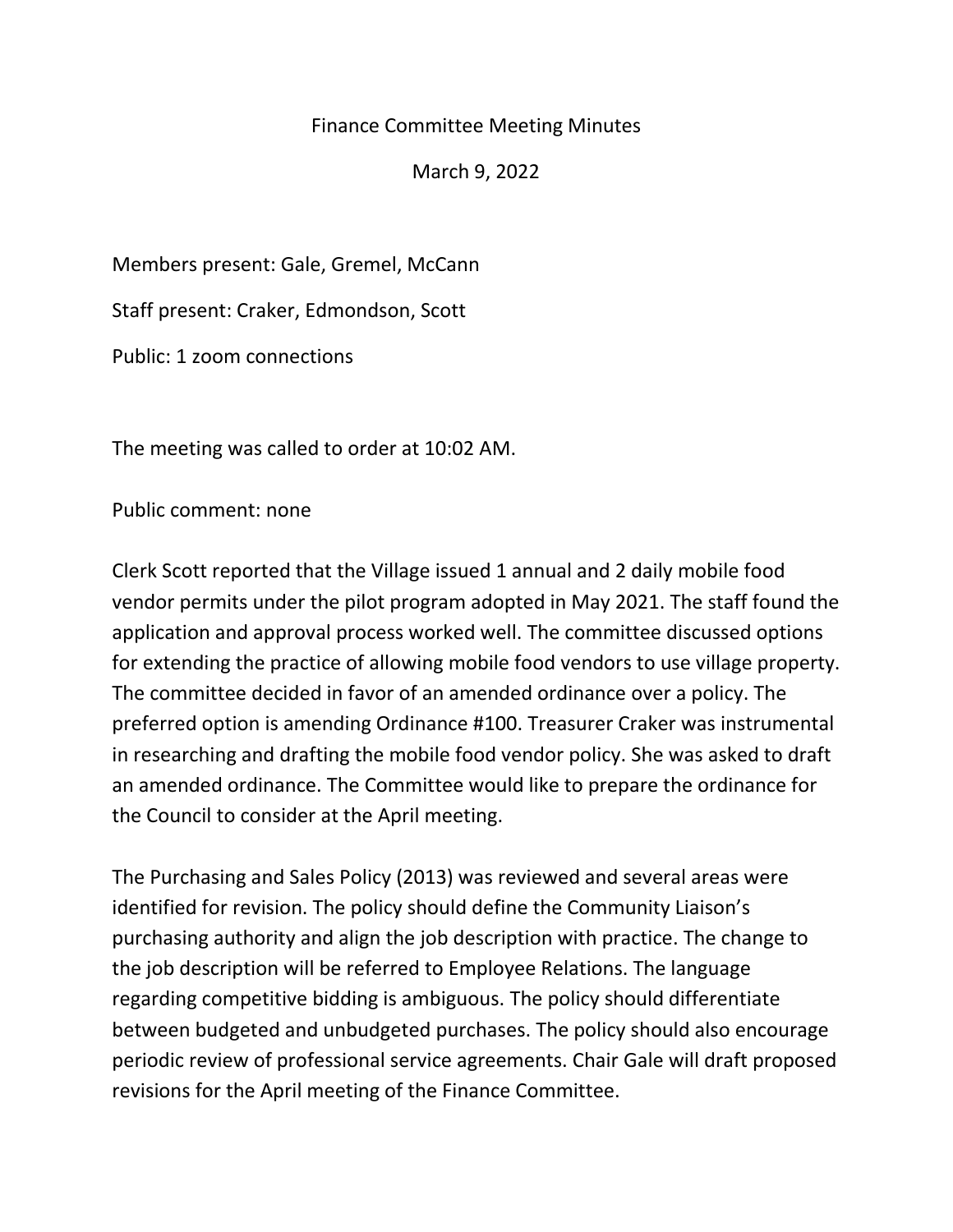The Investment Policy was authorized by resolution of the Council in 2009. Some of the approved depositories have been acquired by/merged with other financial institutions, leaving only two approved institutions. The committee suggested the addition of State Savings Bank and First Community Bank. The 2009 resolution relies on Public Act 77 or 1989 and Publlc Act 196 of 1997. Clerk Scott will consult with the Village attorney to determine if more recent law should be incorporated into an updated policy. Chair Gale identified some formatting inconsistencies that should be cleaned up when the revisions are made.

The committee members reviewed the Non-Monetary Suit Defense Costs Endorsement to current insurance coverages described by Paul Olson at the February Council meeting. We recommend approval at the quoted premium.

Treasurer Craker and Clerk Scott distributed a new form: Village of Northport Marina Weekly Overage/Short Sheet to encourage routine reconciliation of revenue recorded with revenue collected. The form is clear, easy-to-understand and should be a helpful document. The staff and committee members discussed implementation of the form and how best to ensure accountability. The committee members elected to ask the Waterfront Committee to reinforce with the Harbormaster the importance of minimizing/eliminating discrepancies that occur during Marina operations. Tom Gremel will add discussion of the form to the next Waterfront agenda.

Clerk Scott forwarded an AARP Grant opportunity to Treasurer Craker for follow up. The grant is for parks/public spaces to encourage healthy outdoor activity and Ms. Craker has been working with parks and trails. She explained that it is a "rapid grant" which means that, if successful, the funds must be used by November of this year. The application is due March 22. Grants have averaged \$11,000. Chris McCann listed several projects under consideration by the Parks and Trails Committee. The most likely to fit into the short timeline is repair of existing boardwalks. The work might be integrated into the May 6, National Honor Society volunteer day and assistance from the Northport Lions Club. Craker and McCann will collaborate on the application.